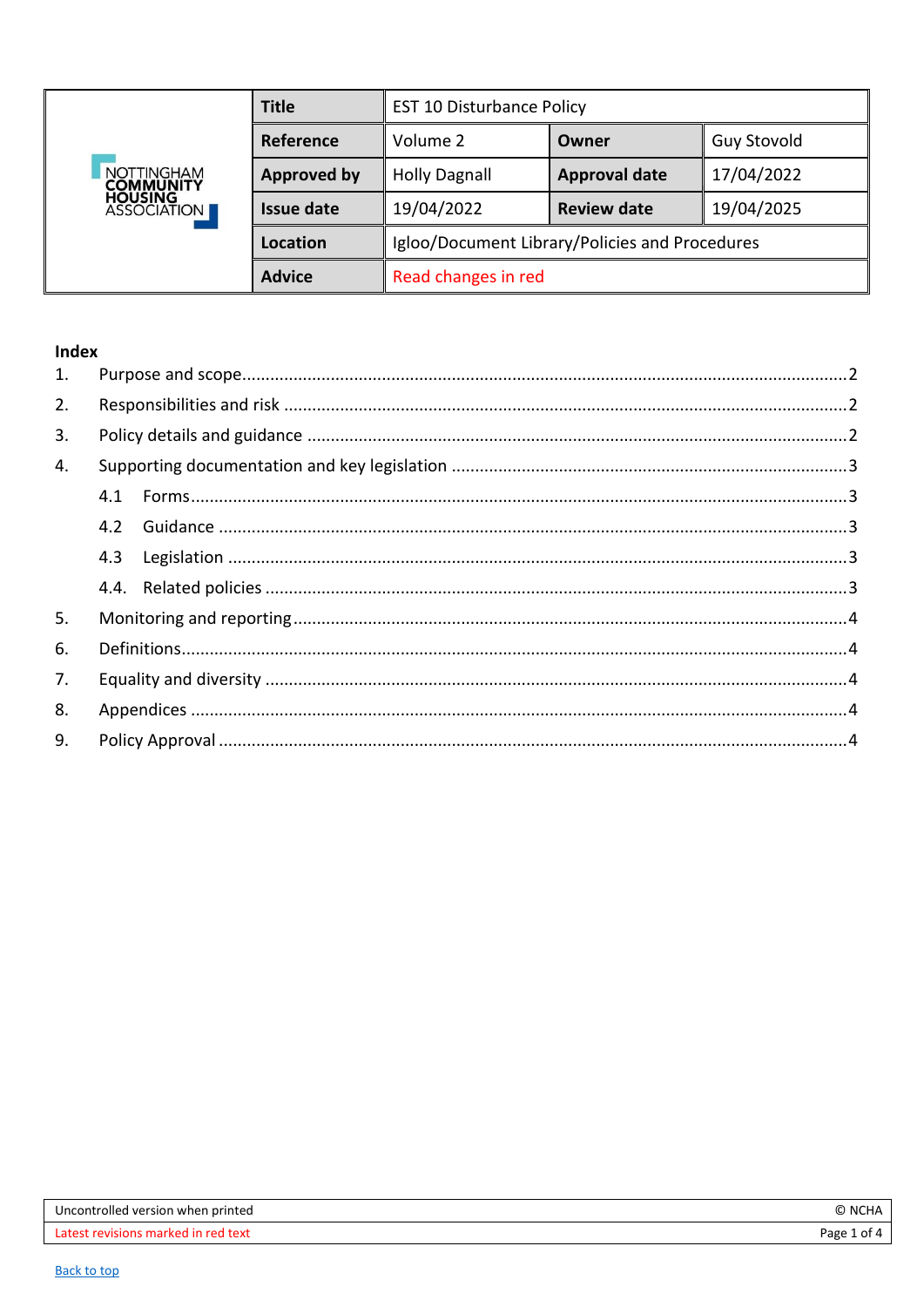## <span id="page-1-0"></span>**1. Purpose and scope**

1.1 To clarify scope, responsibility and financial guidance for NCHA in situations which require our customers to leave their home temporarily or permanently as a result of emergency situations arising or to enable major repairs or disposal of NCHA property. To ensure that sufficient risk assessments are carried out and the needs of the customers are met during periods of disruption to their home within justifiable financial parameters.

## <span id="page-1-1"></span>**2. Responsibilities and risk**

Failure to respond appropriately to emergency housing situations will have a number of potential consequences:

- inability to maintain NCHA's property to a reasonable standard of repair.
- inability to meet targets to assess and dispose of properties
- loss of NCHA's reputation in Local Authority and Registered Providers Organisations
- dissatisfied customers
- vulnerable customers need not being addressed
- inability to manage financial implications of emergency housing situations

## <span id="page-1-2"></span>**3. Policy details and guidance**

- 3.1. This policy sets out NCHA's intention to compensate any customers who have to move permanently through no fault of their own and advises of the compensation payable to customers who have to move (decant) on a temporarily basis.
- 3.2 In instances that require NCHA to dispose of or demolish a property alternative accommodation should be provided and a Home Loss Payment may be payable to a customer with an Assured or Secure Tenancy Agreement in line with the Planning & Compensation Act, the Land Compensation Act 1973 and Home Loss Payments (Prescribed Amounts) (England) Regulations 2021.
- 3.3 In some instances, it may be necessary to undertake major works to a customer's home. This may be because essential works have been identified by the Technical Officer or because the property is a House in Multiple Occupation and improvements are necessary.
- 3.4 Customers will be advised of the decant process, what costs they will be reimbursed for, how to claim those and a named officer to be their main point of contact throughout the process.
- 3.5 Customers who are moved into alternative accommodation during any redevelopment or other works, will be granted a tenancy with no less security of tenure on their return to settled accommodation.
- 3.6 Whilst undertaking these works, NCHA will meet the cost of all reasonable expenses to ensure that the customer is not out of pocket, dependant on the length of time anticipated for the repairs work to complete. The Your Community Manager will be responsible for managing a limited budget to meet these costs and will arrange reimbursement of costs incurred on a fortnightly basis, where receipts are provided.
- 3.7 NCHA has a responsibility to rehouse customers in emergency circumstances either because it is not safe for them to remain due to the probability of harassment or violence or because the property is unfit for habitation following a fire or flood or other major damage.

| Uncontrolled version when printed   | © NCHA      |
|-------------------------------------|-------------|
| Latest revisions marked in red text | Page 2 of 4 |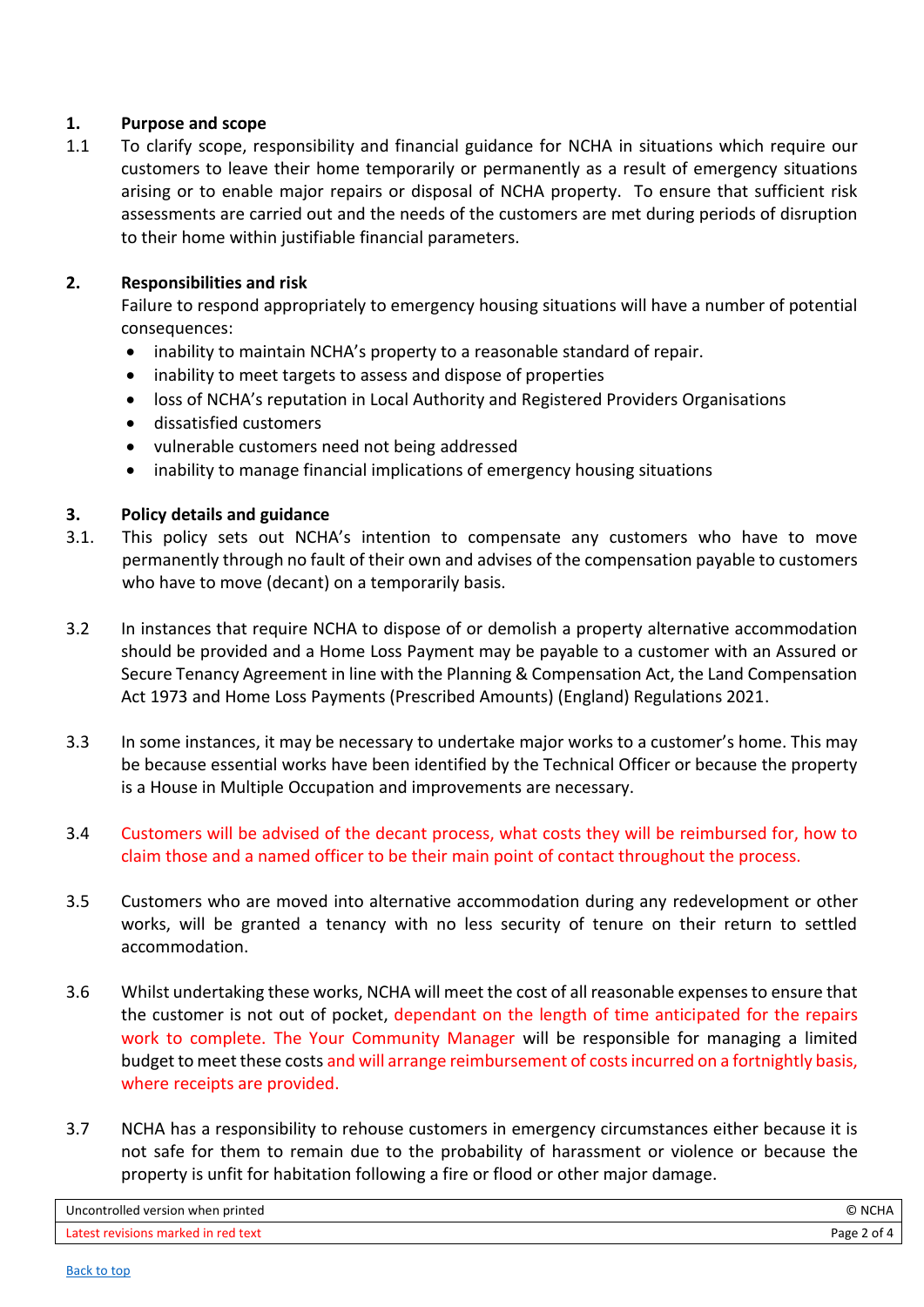- 3.8 Although the Local Authority is the statutory agency with ultimate responsibility for homelessness and provision of emergency housing, there is a clear expectation that NCHA should share responsibility for rehousing customers facing emergency housing circumstances when it is required.
- 3.9 We recognise that certain groups of customer's are likely to need extra support and reassurance during any process which impacts on their usual home environment. This includes:
	- the elderly
	- lone parents
	- non-English speaking households
	- customer's with mental health problems within the household
	- customer's with a physical disability within the household
	- customer's with a learning disability
	- drug or alcohol dependency issues within the household
- 3.10 We will take into account the extent of the customer's needs or other exceptional circumstances when we plan a decant process with the customer. Our aim is to be entirely flexible in managing this process and ensure the customer's needs are met when possible.
- 3.11 We will also take into account:
	- the size of the accommodation and the needs and ability of the family
	- the distance of the accommodation from the place of work or education
	- the distance from the home of any member of the customer's family if proximity is a consideration to the wellbeing of the customer or their family
	- the location and design of the property in relation to any safety or security issues
- 3.12 Hotels / bed and breakfast accommodation will be used as a last resort or in an emergency situation.

#### <span id="page-2-0"></span>**4. Supporting documentation and key legislation**

- <span id="page-2-1"></span>4.1 Forms Technical Officer Decant Assessment Report Temporary Decant Agreement Decant Transfer Form Decant Transfer Promise Decant Management Recommendation Transfer Request form
- <span id="page-2-2"></span>4.2 Guidance None
- <span id="page-2-3"></span>4.3 Legislation [Land Compensation Act 1973](https://www.legislation.gov.uk/ukpga/1973/26/contents) [The Home Loss Payments \(Prescribed Amounts\) \(England\) Regulations 2021](https://www.legislation.gov.uk/uksi/2021/841/contents/made)

#### <span id="page-2-4"></span>4.4. Related policies

Asset Management and Maintenance Strategy Anti-social Behaviour and Hate Crimes Policy

| Uncontrolled version when printed   | <b>NCHA</b><br>(C) |
|-------------------------------------|--------------------|
| Latest revisions marked in red text | Page<br>ot 4       |